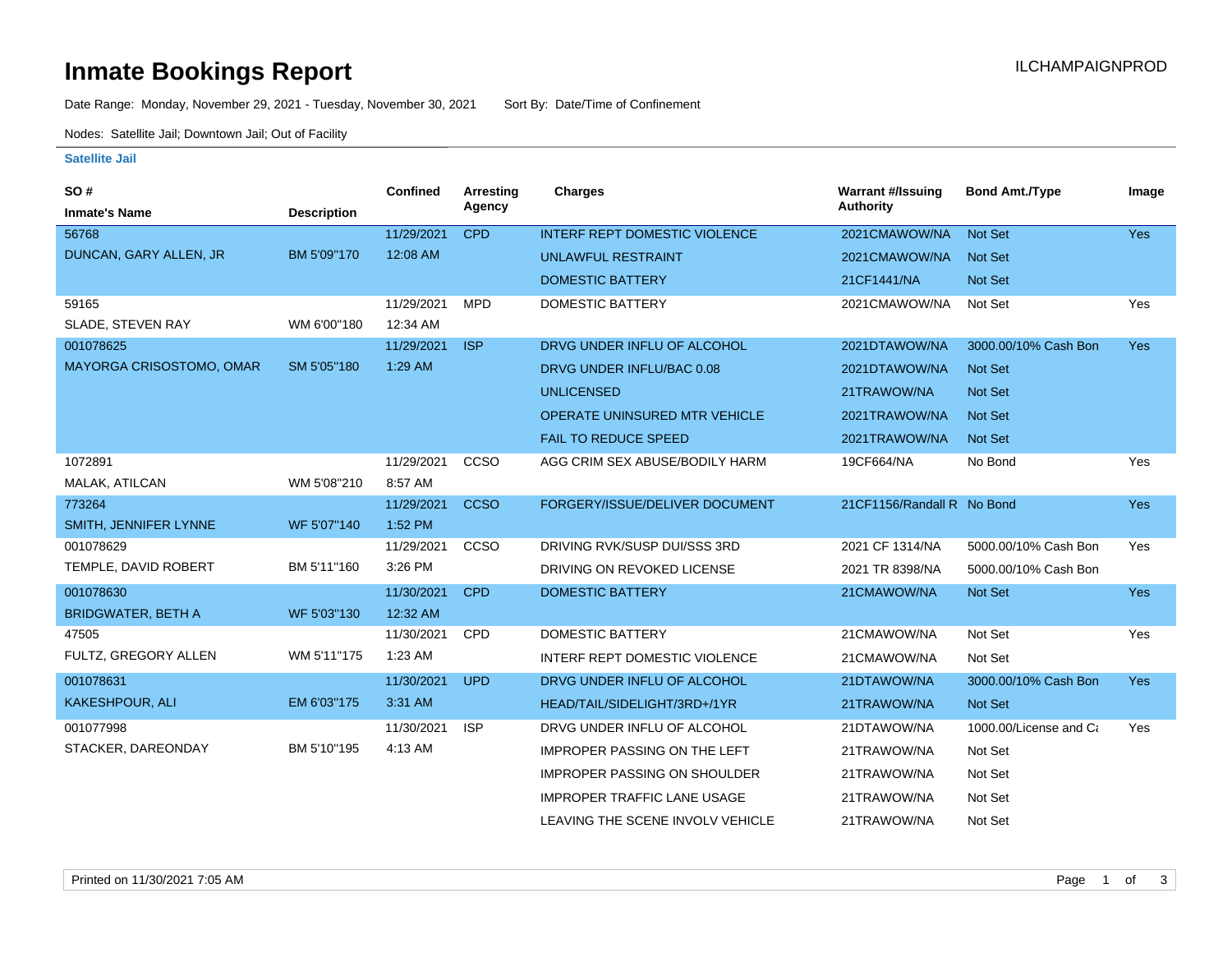# **Inmate Bookings Report Installation Control Control Control Control Control Control Control Control Control Control Control Control Control Control Control Control Control Control Control Control Control Control Control**

Date Range: Monday, November 29, 2021 - Tuesday, November 30, 2021 Sort By: Date/Time of Confinement

Nodes: Satellite Jail; Downtown Jail; Out of Facility

### **Satellite Jail**

| <b>SO#</b>                |                    | Confined   | Arresting  | Charges                           | <b>Warrant #/Issuing</b> | <b>Bond Amt./Type</b> | Image     |
|---------------------------|--------------------|------------|------------|-----------------------------------|--------------------------|-----------------------|-----------|
| <b>Inmate's Name</b>      | <b>Description</b> |            | Agency     |                                   | Authority                |                       |           |
| 001077488                 |                    | 11/30/2021 | <b>CPD</b> | POSSESSING A CONTROLLED SUBSTANCE | 21CFAWOW/NA              | <b>Not Set</b>        | <b>No</b> |
| <b>SESSUM, NICHOLAS C</b> | WM 5'06"152        | 6:56 AM    |            | POSSESS LOOK-ALIKE SUB/SUBQ       | 21CMAWOW/NA              | Not Set               |           |
|                           |                    |            |            | POSSESS DRUG PARAPHERNALIA        | 21CMAWOW/NA              | Not Set               |           |

**Total Satellite . 11**